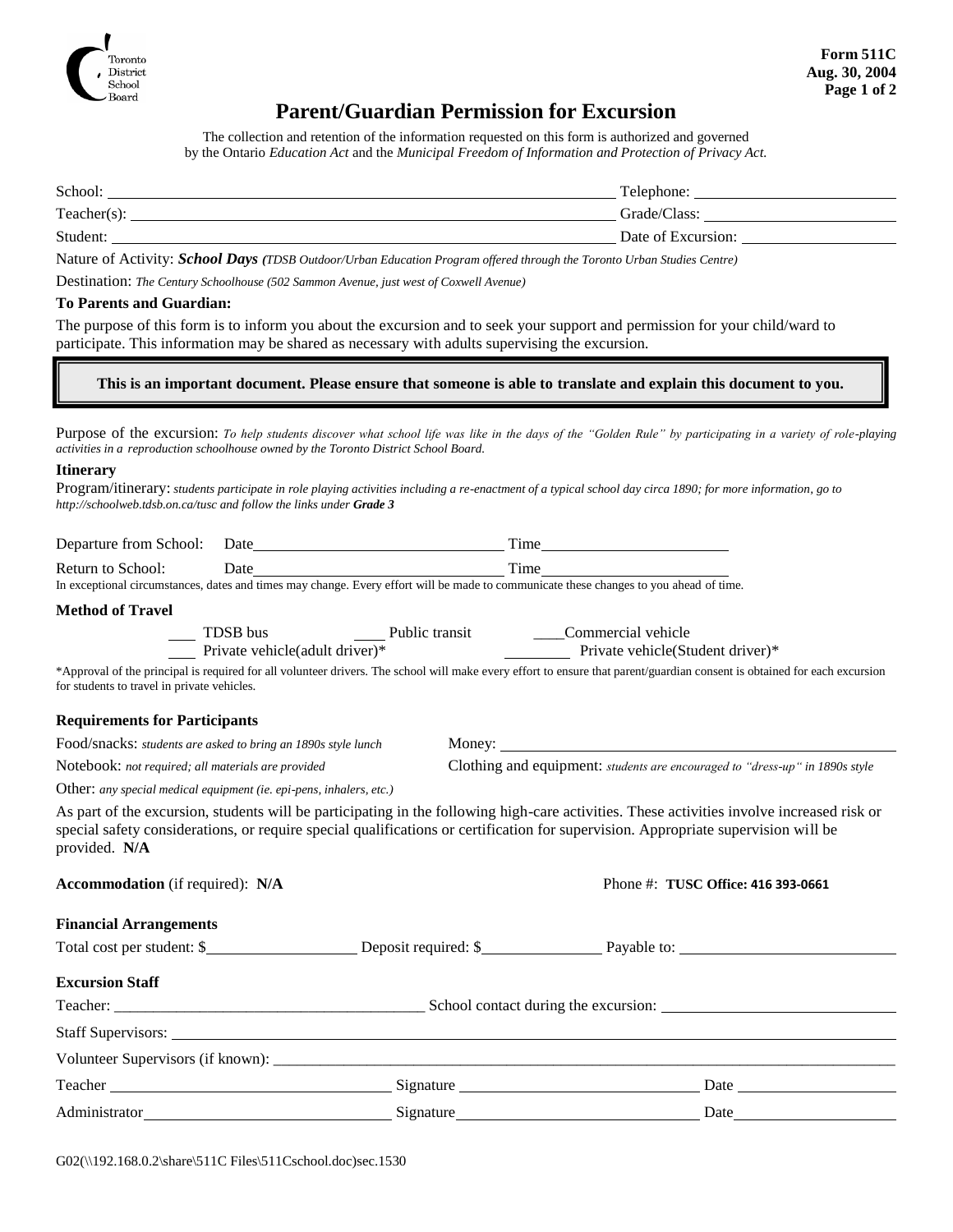

 **Please sign in either the YES or the NO box and return this form to the teacher by:\_\_\_\_\_\_\_\_\_\_\_\_\_\_\_\_\_\_\_\_\_\_\_\_\_\_\_\_\_\_\_**

| in the excursion to:                                                                                                                                                                                                                                                                                                                                                                                             |  |  |  |
|------------------------------------------------------------------------------------------------------------------------------------------------------------------------------------------------------------------------------------------------------------------------------------------------------------------------------------------------------------------------------------------------------------------|--|--|--|
| School Days (through the Toronto Urban Studies Centre, TDSB)                                                                                                                                                                                                                                                                                                                                                     |  |  |  |
| Emergency Contact: <u>Contact: Emergency Phone Number:</u> Emergency Phone Number:                                                                                                                                                                                                                                                                                                                               |  |  |  |
| I/we give permission for my/our child/ward to be transported in a private vehicle (adult driver) ____, private vehicle<br>(student driver) who has been authorized by the principal.                                                                                                                                                                                                                             |  |  |  |
|                                                                                                                                                                                                                                                                                                                                                                                                                  |  |  |  |
| Is there any change in medical information or a medical reason why your child should not participate in the activity, or which may<br>lead him/her to require special attention during the activity?                                                                                                                                                                                                             |  |  |  |
| Should it become necessary for my/our child/ward to have medical care, I/we hereby give the teacher permission to use her/his best<br>judgment in obtaining the best of such service for my/our child/ward. I/we understand that any cost will be my/our responsibility. I/we<br>also understand that in the event of illness or accident, I/we will be notified as soon as possible.<br>Name of Parent/Guardian |  |  |  |
| (printed name of parent/guardian)                                                                                                                                                                                                                                                                                                                                                                                |  |  |  |
|                                                                                                                                                                                                                                                                                                                                                                                                                  |  |  |  |
| (or student, if 18 years old or older)<br>For students 18 years old or older, it is strongly recommended that the parent/guardian also sign this form.                                                                                                                                                                                                                                                           |  |  |  |
| I wish to volunteer on this trip:<br>$Yes$ <sub>_________</sub>                                                                                                                                                                                                                                                                                                                                                  |  |  |  |
| Signature of Parent/Guardian<br>Today's date:<br><u> 1989 - Johann John Stone, markin fan it fjort fan it fjort fan it fjort fan it fjort fan it fjort fan it fjor</u>                                                                                                                                                                                                                                           |  |  |  |
| (or student, if 18 years old or older)                                                                                                                                                                                                                                                                                                                                                                           |  |  |  |
|                                                                                                                                                                                                                                                                                                                                                                                                                  |  |  |  |
| , to                                                                                                                                                                                                                                                                                                                                                                                                             |  |  |  |
| participate in the excursion to School Days (through the Toronto Urban Studies Centre, TDSB)<br>on                                                                                                                                                                                                                                                                                                               |  |  |  |
| $(\text{date})$                                                                                                                                                                                                                                                                                                                                                                                                  |  |  |  |
|                                                                                                                                                                                                                                                                                                                                                                                                                  |  |  |  |
| (printed name of parent/guardian)                                                                                                                                                                                                                                                                                                                                                                                |  |  |  |
| (or student, if 18 years old or older)                                                                                                                                                                                                                                                                                                                                                                           |  |  |  |